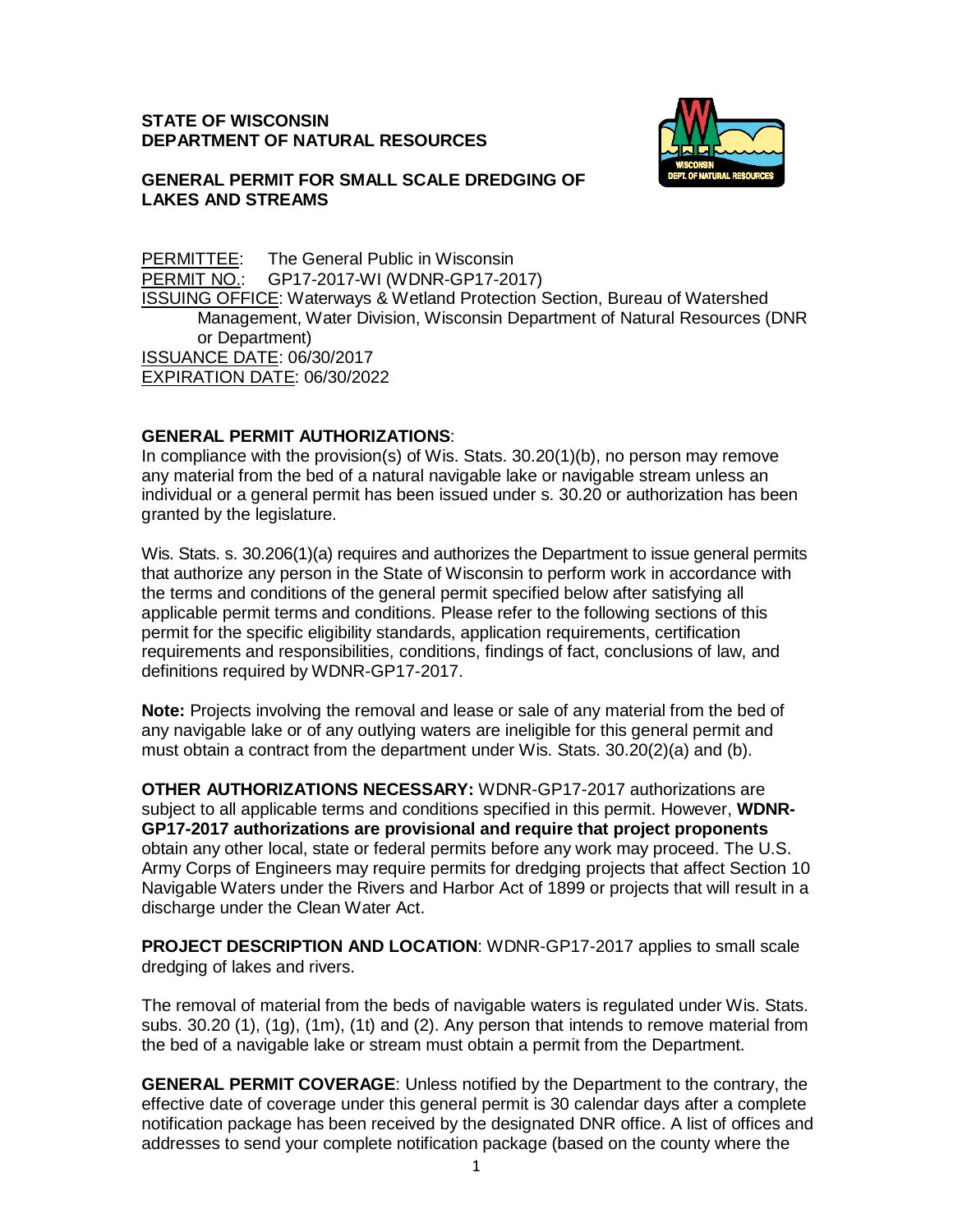#### project is located) can be found at

http://dnr.wi.gov/waterways/about\_us/county\_contacts.html. WDNR-GP17-2017 permit coverage is valid for a period of 5 years from the date the Department determines the activity is authorized by this general permit or until the authorized activity has been completed, whichever occurs first. Thereafter, permit coverage terminates unless another complete notification package is submitted to retain coverage under this permit or a reissued version of this permit.

State of Wisconsin Department of Natural Resources for the Secretary

Watershed Bureau Director Date Permit Signed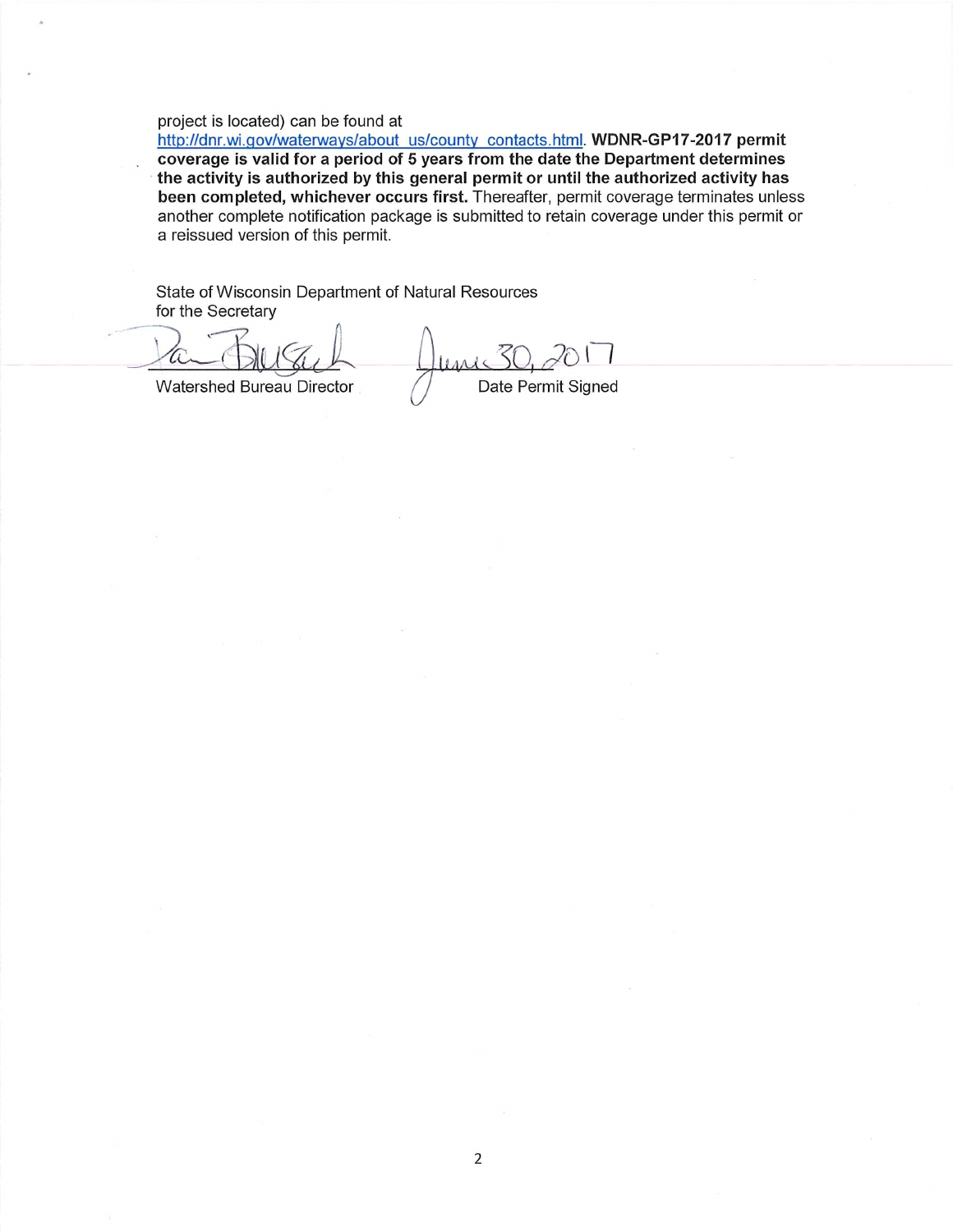| <b>TABLE OF CONTENTS</b> |                                             | <b>Pages</b> |
|--------------------------|---------------------------------------------|--------------|
| <b>SECTION 1</b>         | ELIGIBILITY STANDARDS                       | $3 - 7$      |
|                          | <b>SECTION 2 APPLICATION REQUIREMENTS</b>   | $7 - 9$      |
| <b>SECTION 3</b>         | <b>CERTIFICATION &amp; RESPONSIBILITIES</b> | 9            |
| <b>SECTION 4</b>         | <b>GENERAL PERMIT CONDITIONS</b>            | $10 - 12$    |
|                          | <b>SECTION 5 FINDINGS OF FACT</b>           | $12 - 13$    |
| <b>SECTION 6</b>         | <b>CONCLUSIONS OF LAW</b>                   | 13           |
|                          | <b>SECTION 7 DEFINITION OF TERMS</b>        | 13-14        |

### **WDNR-GP17-2017 TERMS AND CONDITIONS**

The following sections describe the general permit authorization procedures implemented by the DNR in WDNR-GP17-2017. Projects must meet all the terms and conditions of this permit to be eligible for coverage under WDNR-GP17-2017.

**NOTE**: The term "you" and its derivatives, as used in this general permit, means the person who submitted and signed the complete notification package for coverage under the General Permit or the person who removes material from the bed of a navigable lake or stream under coverage of this General Permit. The term "the Department" or "this office" refers to the appropriate Wisconsin Department of Natural Resources (DNR) Service Center, DNR Region or Central Office headquarters of the Wisconsin DNR having jurisdiction over the authorized activity or the appropriate official of that office acting under the authority of the Secretary of the Department.

### **SECTION 1 – WDNR-GP17-2017 ELIGIBLITY STANDARDS AUTHORIZATION**

Any person who conducts dredging of material from navigable lake or stream is required to obtain a permit under Wis. Stats. s. 30.20(1t)(a), and must meet all of the following standards to be eligible for coverage and authorization under this general permit.

**NOTE:** Projects that do not meet all standards are not eligible for this general permit and are therefore excluded from coverage under WDNR-GP17-2017. For projects that do not qualify for WDNR-GP17-2017, you may apply for an Individual Permit as outlined in Wis. Stats. s. 30.208(2). Wis. Stats. Further, s. 30.206(3r), Wis. Stats. allows the Department to require an individual permit in lieu of a general permit if the Department determines that the proposed activity is not authorized under WDNR-GP17-2017 or conducts an investigation and visits the site and determines that conditions specific to the site require restrictions on the activity in order to prevent significant adverse impacts to the public rights and interest, environmental pollution, as defined in Wis. Stats. s. 299.01(4), or material injury to the riparian rights of any riparian owner.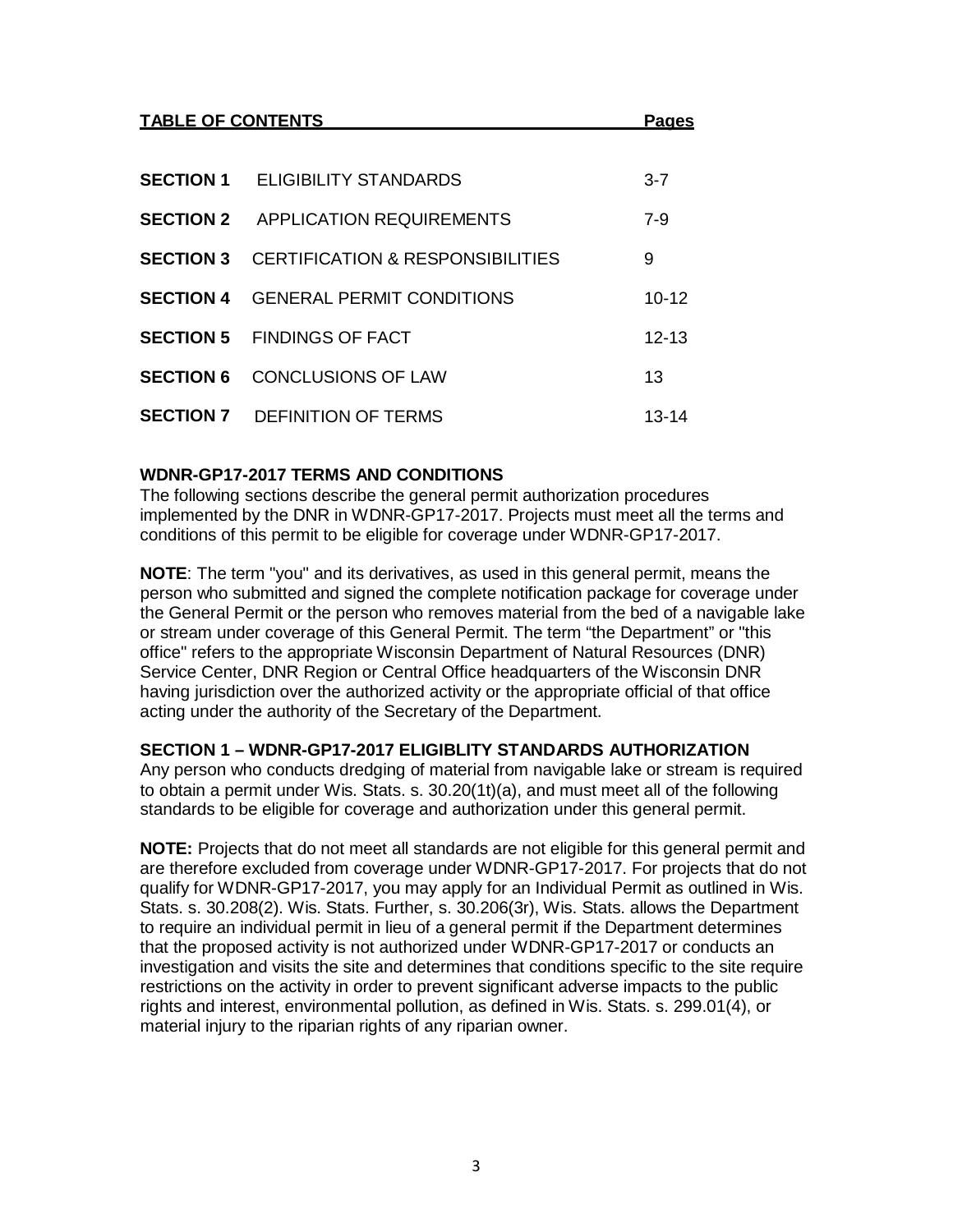# **A. ELIGIBLITY STANDARDS APPLICABLE TO ALL PROJECTS**

- 1. The removal of bottom material shall be for the purpose of improving navigation or recreation.
- 2. Projects involving the lease or sale of any material removed from the bed of any navigable lake or of any outlying waters are not eligible for this general permit. The lease or sale of dredged material from a navigable lake or outlying water requires a dredging contract from the Department under Wis. Stats. s. 30.20(2)(a).
- 3. If the project location is within the riparian zone, the applicant is the riparian owner or has the permission of the riparian owner to dredge the bottom material.
- 4. The dredging may not be associated with any metallic or nonmetallic mining project.
- 5. The dredging may not be located in an area of special natural resource interest as defined in Wis. Stat. §30.01(1am).
- 6. The dredging may not be located in navigable waters having self-sustaining populations of walleye located in the ceded territory of the state where resource allocation rights are shared by sovereign tribes as defined in Wis. Adm. Code NR 1.07(4)(d). These waterways can be found on the SWDV at <http://dnr.wi.gov/topic/surfacewater/swdv/> and turn on the layer called "Walleye Waters" which is under the "Fisheries Management" layer.
- 7. The dredging may not be located in a public rights feature as defined in Wis. Admin Code NR 1.06(5).
- 8. The applicant shall provide information that the dredged material does not contain any hazardous substance if
	- a) the proposed dredging site is listed or immediately adjacent to a site on the Bureau for Remediation and Redevelopment Tracking System (BRRTS) website or other county, state, or federal web-based data system that tracks the presence of a hazardous substances. BRRTS database information can be found at [http://dnr.wi.gov/topic/Brownfields/clean.html,](http://dnr.wi.gov/topic/Brownfields/clean.html) or
	- b) The Department advises the applicant that it has specific information that indicates the potential that hazardous substance may be present in the material proposed to be dredged *and* there is a need to verify that the hazardous substance is actually present.

**Note**: There may be cases where the Department already has specific information about the presence of a hazardous substance in a waterbody and can waive the sampling requirement since no verification is needed

Specific information could include but is not limited to:

- 1. The collection and laboratory analysis of the dredged material in compliance with Ch. NR 347, Wis. Adm. Code; or
- 2. The review of historical dredge material information from the vicinity of the proposed project that was collected and analyzed in accordance with Ch. NR 347, Wis. Adm. Code; or
- 3. Assessment of the potential for hazardous substances to be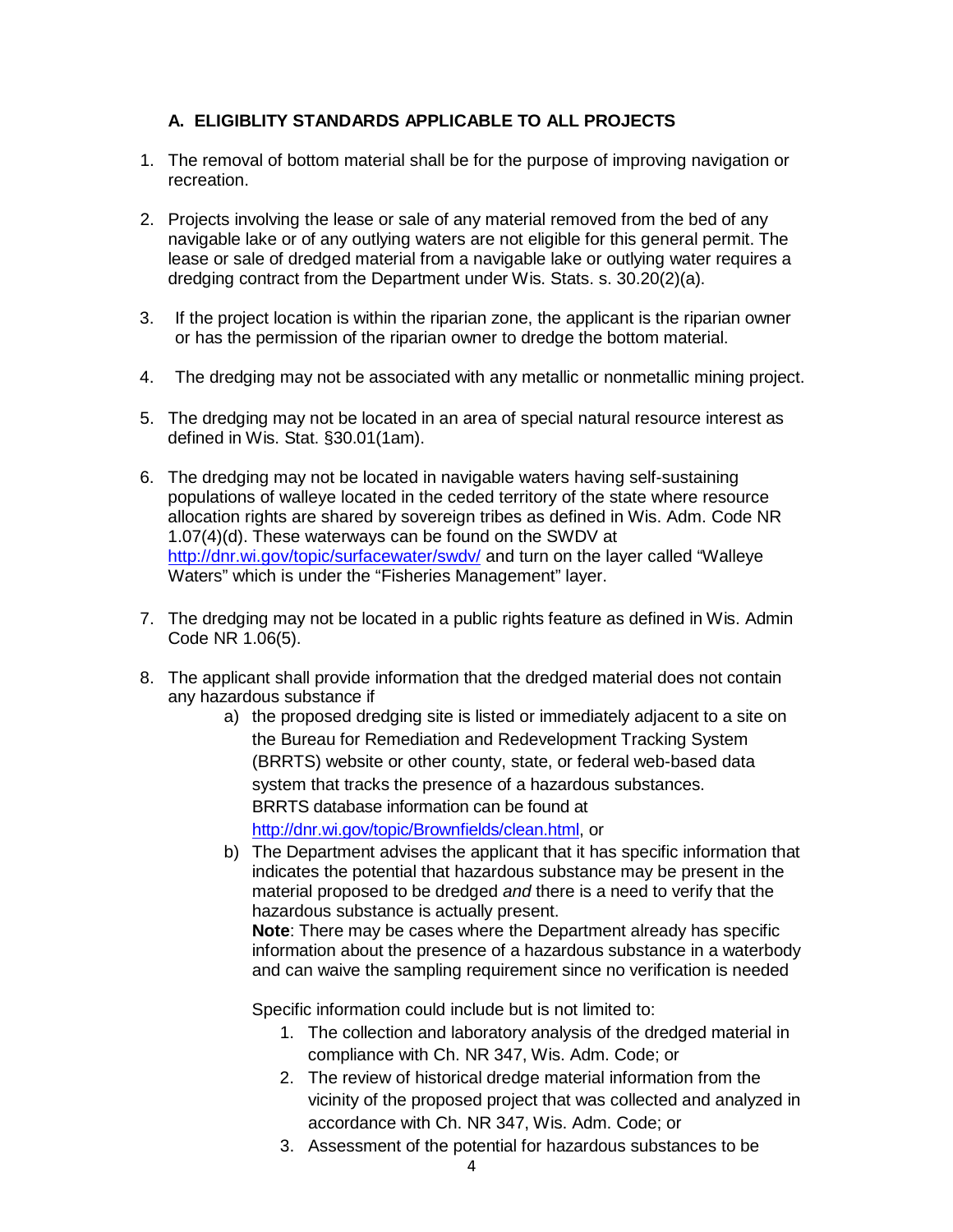present based upon the characteristic of the watershed, industrial and municipal discharges to the waterbody and dredge material data from similar waterways.

- 9. Projects involving the removal of material where a sediment cap, cover, installed barrier or where other engineering controls have been installed as part of a federal or state environmental remediation to manage contaminated sediment are ineligible for this general permit. Examples of environmental remediation programs are the Comprehensive Environmental Response, Compensation, and Liability Act (CERCLA or Superfund), the Resource Conservation and Recovery Act (RCRA), Great Lakes Legacy Act, and a Spill Response under Wis. Stats. Ch. 292 or Wis. Admin. Code Ch. NR 700 or both. For sediment cap or cover information see SWIMS database at <http://dnr.wi.gov/topic/surfacewater/swims/>
- 10. Projects that involve the removal of material from waters that were ammunition fall areas for gun ranges or projects that involve the removal of hazardous substances are ineligible for this general permit.
- 11. Projects that propose in-water disposal of dredged materials are ineligible for this general permit.
- 12. Fish Spawning. To minimize adverse impacts on fish movement, fish spawning, and egg incubation periods, the removal of material may not occur during the following time periods.
	- a) September 15<sup>th</sup> through May 15<sup>th</sup> for all trout streams; and upstream to the first dam or barrier on the Root River (Racine County), Kewaunee River (Kewaunee County), and Strawberry Creek (Door County). To determine if a waterway is a trout stream, you may use the WDNR website trout maps at <http://dnr.wi.gov/topic/fishing/trout/streammaps.html>
	- b) March  $1^{st}$  through June  $15^{th}$  for ALL OTHER waters.
	- c) November 1<sup>st</sup> through June 15<sup>th</sup> for Lake Michigan on the east side of Door County and within the Bay of Sturgeon Bay.

**The regional Department Fisheries Biologist may waive or modify these timing restrictions in writing**. To request in writing a waiver or modification of fish spawning timing restrictions for your project please use the checklist listed as Appendix 1 and the WDNR website at: <http://dnr.wi.gov/topic/Waterways/contacts.html> to find the county contact for your project to send the requested information.

- 13. Dredging may not occur in an area of naturally occurring sand, rock, cobble or gravel bottom unless the purpose of the dredging is for improving navigation only.
- 14. Removal of coarse woody debris, trees, or other fish and wildlife habitat structures placed below the OHWM as a result of Department authorization is prohibited.
- 15. Native aquatic vegetation may be removed incidental to the dredging event *for the purpose of improving navigation only* under this general permit without needing an additional aquatic plant management permit as required by Wis. Admin Code NR 109 provided that:
	- a) Removal of native aquatic vegetation is limited to a single area with a maximum width of 30 feet measured along the shoreline.
	- b) Any aids to navigation (e.g., piers, boatlifts) are located within that 30−foot wide zone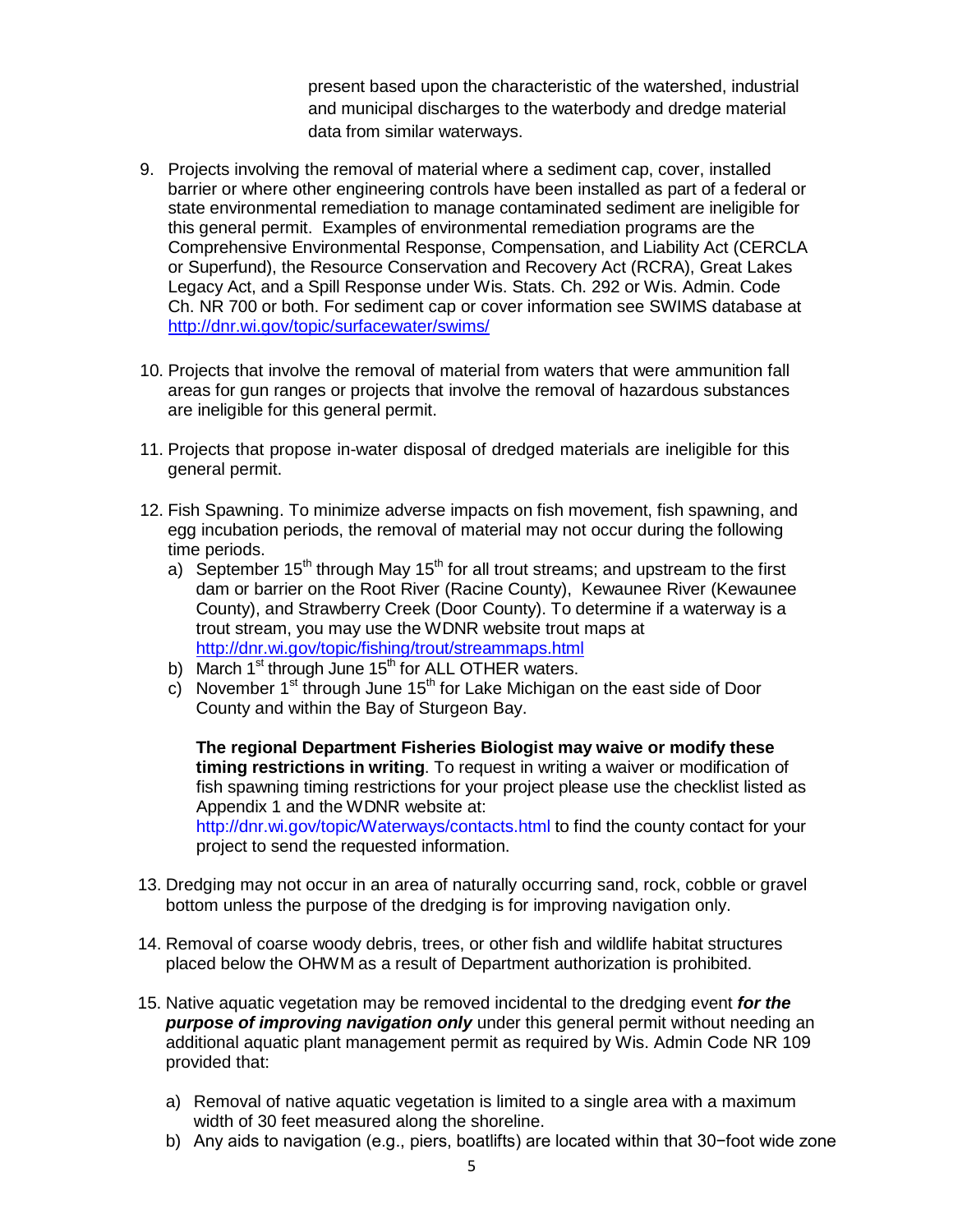or immediately adjacent to the zone.

- 16. The project shall be conducted in a manner that prevents the dispersal of sediment away from the project site. Temporary control measures such as turbidity barriers or silt curtains shall be used and shall be installed prior to dredging and removed from the waterbody when water on both sides of the curtain are visually equal. Any temporary control measures shall follow all state lighting requirements and may not obstruct navigation. You may need a "waterway marker permit" or aids to navigation if dredging in a navigation channel or routinely used water route under Wis. Adm. Code NR 5.09.
- 17. Erosion control measures must meet or exceed the technical standards for erosion control approved by the department under Wis. Admin. Code subch. V of Ch. NR 151. Any area where topsoil is exposed during construction must be immediately seeded and mulched to stabilize disturbed areas and prevent soils from being eroded and washed into the waterway. **Note:** These standards can be found at the following website: [http://dnr.wi.gov/topic/stormwater/standards/.](http://dnr.wi.gov/topic/stormwater/standards/)
- 18. Dredging, including dewatering activities, shall be conducted to minimize objectionable deposits as described in NR 102.04(1)(a) and (c), Wis. Adm. Code, of sediment to the maximum extent practicable.
- 19. The best management practices must be designed and installed according to the storm water construction site sediment control technical standards: [http://dnr.wi.gov/topic/stormwater/standards/const\\_standards.html](http://dnr.wi.gov/topic/stormwater/standards/const_standards.html) to ensure that carriage and or interstitial water resulting from dredging operations is consistent with background TSS levels of the receiving water provided it is uncontaminated sediment.
- 20. Dredged material may not be permanently or temporarily placed within a wetland, floodway, or re-deposited below the ordinary high water mark of a navigable waterway unless a plan is submitted and approved by the Department or unless the deposit is exempt under federal or state law. The plan shall identify the duration of placement, potential impacts to flood flows, and erosion control measures utilized to protect the wetland or navigable waterway. Permanent or temporary placement of dredged material into a wetland will require a wetland permit from the Department and potentially from the U.S. Army Corps of Engineers. Re-deposition of dredged material below the ordinary high water mark of a navigable waterway, shall meet the standards in Wis. Admin. Code s. NR 347.07(4) and a separate permit shall be obtained from the Department under Wis. Stats. s. 30.12.
- 21. Before each dredging event the general permit holder shall notify the department at least 5 business days prior to the work with the following information:
	- a) Existing General Permit Docket or Identification number verifying existing coverage
	- b) Proposed volume amount
	- c) Proposed dimensional dredging area
	- d) Location of Dredging
	- e) Dredged material disposal location
- 22. Once coverage is granted by the Department under this general permit, the landowner cannot seek repeat coverage under this general permit until the full duration of coverage has expired (5 years).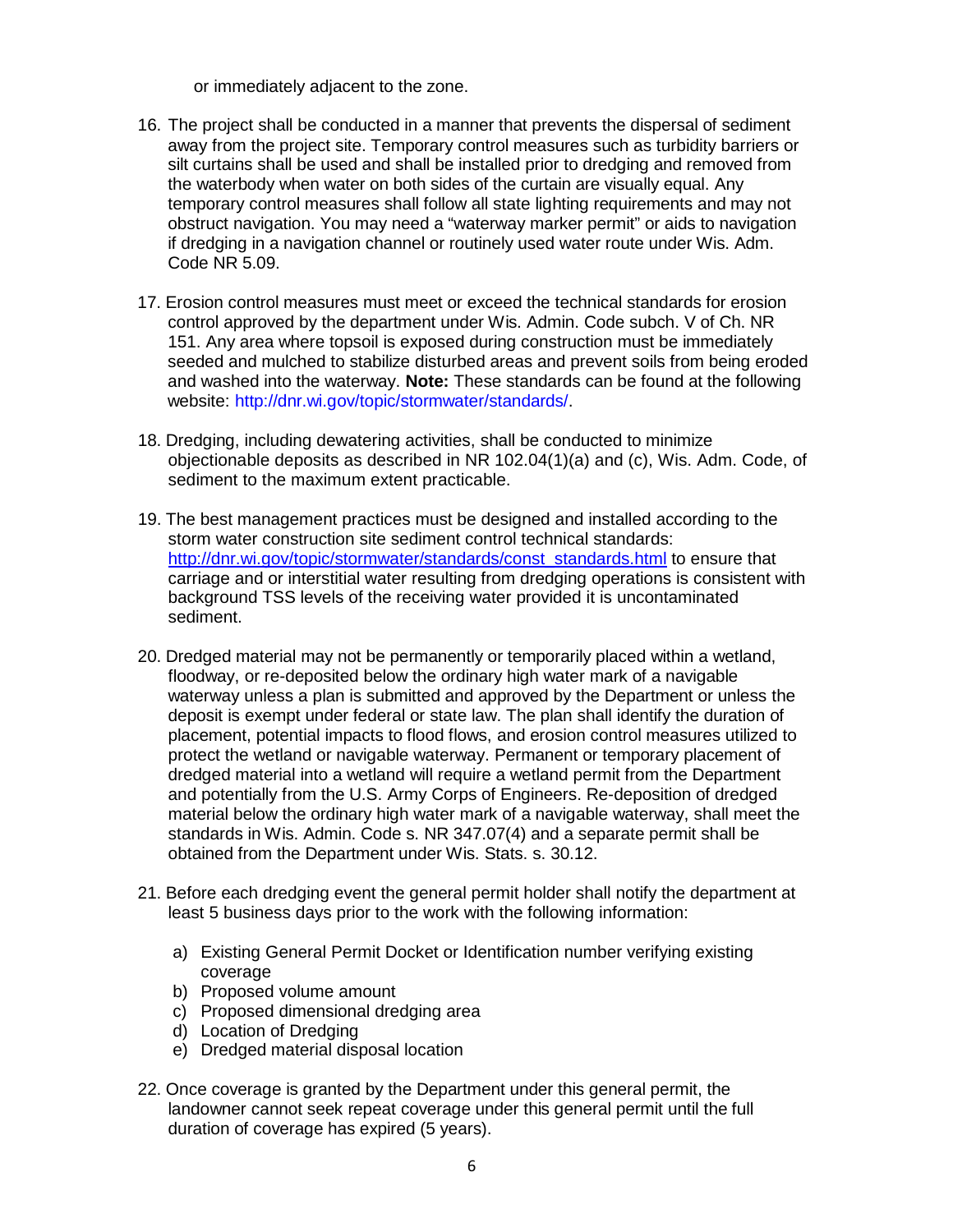## **B. ADDITIONAL ELIGIBLITY STANDARDS APPLICABLE TO DREDGING IN STREAMS**

- 1. The dredging may not result in water depth greater than 5 feet as measured from the ordinary high water mark.
- 2. For each riparian property, the amount of bottom material dredged from a waterbody may not exceed 25 cubic yards over the course of this general permit coverage (5 years).
- 3. There is no limit to the number of times dredging can occur over the course of this general permit as long as the sum of each event over the course of 5 years does not exceed 25 cubic yards. Each dredging event must adhere to the terms and conditions, including eligibility standards, of this general permit
- 4. The dredging shall not be associated with the straightening or realignment of the stream or the removal of instream habitat such as riffles or pools.

#### **C. ADDITIONAL ELIGIBILITY STANDARDS APPLICABLE TO DREDGING IN LAKES, PONDS, AND IMPOUNDMENTS**

- 1. For each riparian property, the amount of bottom material dredged from an inland waterbody may not exceed 25 cubic yards over the course of this general permit.
- 2. For each riparian property, the amount of bottom material dredged from a Great Lakes waterbody may not exceed 100 cubic yards over the course of this general permit.
- 3. There is no limit to the number of times dredging can occur over the course of this general permit as long as the sum of each event over the course of 5 years does not exceed 25 cubic yards for inland waters and 100 cubic yards Great Lakes. Each dredging event must adhere to the terms and conditions, including eligibility standards, of this general permit.
- 4. Proposed dredging cannot be in conflict with any lake management plan. See [http://dnr.wi.gov/lakes/grants/.](http://dnr.wi.gov/lakes/grants/) Go to the Lake Protection and Classification Grants awarded link and select the Lake Management Plan in the Activity section.

**SECTION 2 – WDNR-GP17-2017 APPLICATION REQUIREMENTS FOR COVERAGE** You are required to comply with the following application requirements:

- 1. To comply with the requirements in NR 347, Wisconsin Administrative Code and prior to submission of an application, applicants shall provide the department with preliminary dredging information including:
	- a) Name of waterbody and location of project;
	- b) Volume of material to be dredged;
	- c) Brief description of dredging method and equipment, including any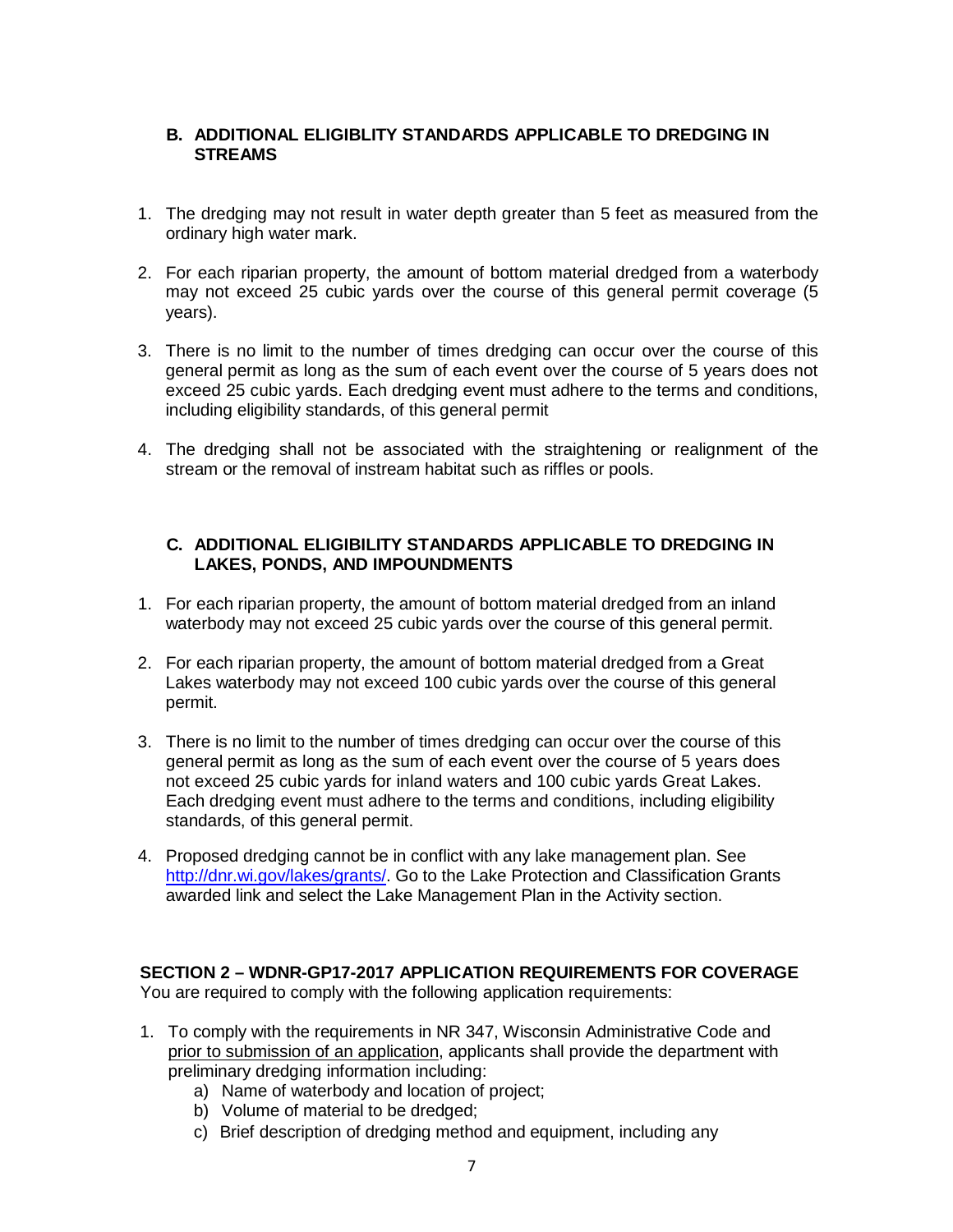containment BMPs to be used.

- d) Brief description of proposed disposal method and location and, if a disposal facility is to be used, size of the disposal facility;
- e) Any previous sediment sampling (including field observations) and analysis data from the area to be dredged or from the proposed disposal site;
- f) Copy of a map showing the area to be dredged, the depth of cut, the specific location of the proposed sediment sampling sites and the bathymetry of the area to be dredged; and
- g) Anticipated starting and completion dates of the proposed project.

Considering the preliminary information provided by the applicant and the factors described in Section A. 7.(if applicable), the Department shall then make a determination within 30 business days if there is reason to believe that the material proposed to be dredged is contaminated. This initial evaluation by the Department may be used in specifying sediment sampling and analysis required under s. NR 347.06, Wis. Adm. Code.

2. After you have carefully confirmed that your project(s) meet(s) the purpose and all the terms and conditions of this permit, submit a *complete application package,*  outlined in item 6 below, to the Department. The complete application package should be received a minimum of 30 calendar days before the desired project start date. DNR offices for paper application submittal can be found at [http://dnr.wi.gov/topic/Waterways/about\\_us/county\\_contacts.html](http://dnr.wi.gov/topic/Waterways/about_us/county_contacts.html)

**NOTE:** The Department will forward a copy of your application package to the U.S. Army Corps of Engineers for their review and determination regarding federal permit requirements and coverage.

- 3. Unless notified by the Department to the contrary, the effective date of coverage under this permit is 30 calendar days after the designated DNR office receives a complete application package.
- 4. The Department may request that you provide additional information necessary to verify compliance with the terms and conditions of this permit. The Department may make a request for additional information one time during the 30-day period. If the department makes a request for additional information, the 30-day period is paused on the date the person applying for authorization receives the request for additional information. The clock remains paused until the date on which the department receives the information, at which point the clock resumes from the point it was initially stopped.
- 5. The Department may determine the project is not eligible for this general permit and require that the project be reviewed through the individual permit process outlined in Wis. Stats Ch. 30.
- 6. To gain initial coverage under this general permit, submit a complete application package. A complete application package must include all of the following information:
	- a) A Complete Application form certifying that the project meets the terms and conditions of WDNR-GP17-2017. This form can be found at [http://dnr.wi.gov/Permits/Water/ .](http://dnr.wi.gov/Permits/Water/)
	- b) The appropriate application fee.
	- c) A copy of the deed or similar proof of ownership of the site where the activity will occur. If you do not own the site, also include proof of any notice(s) and permission(s) required by Section IA, standard 2 of this General Permit.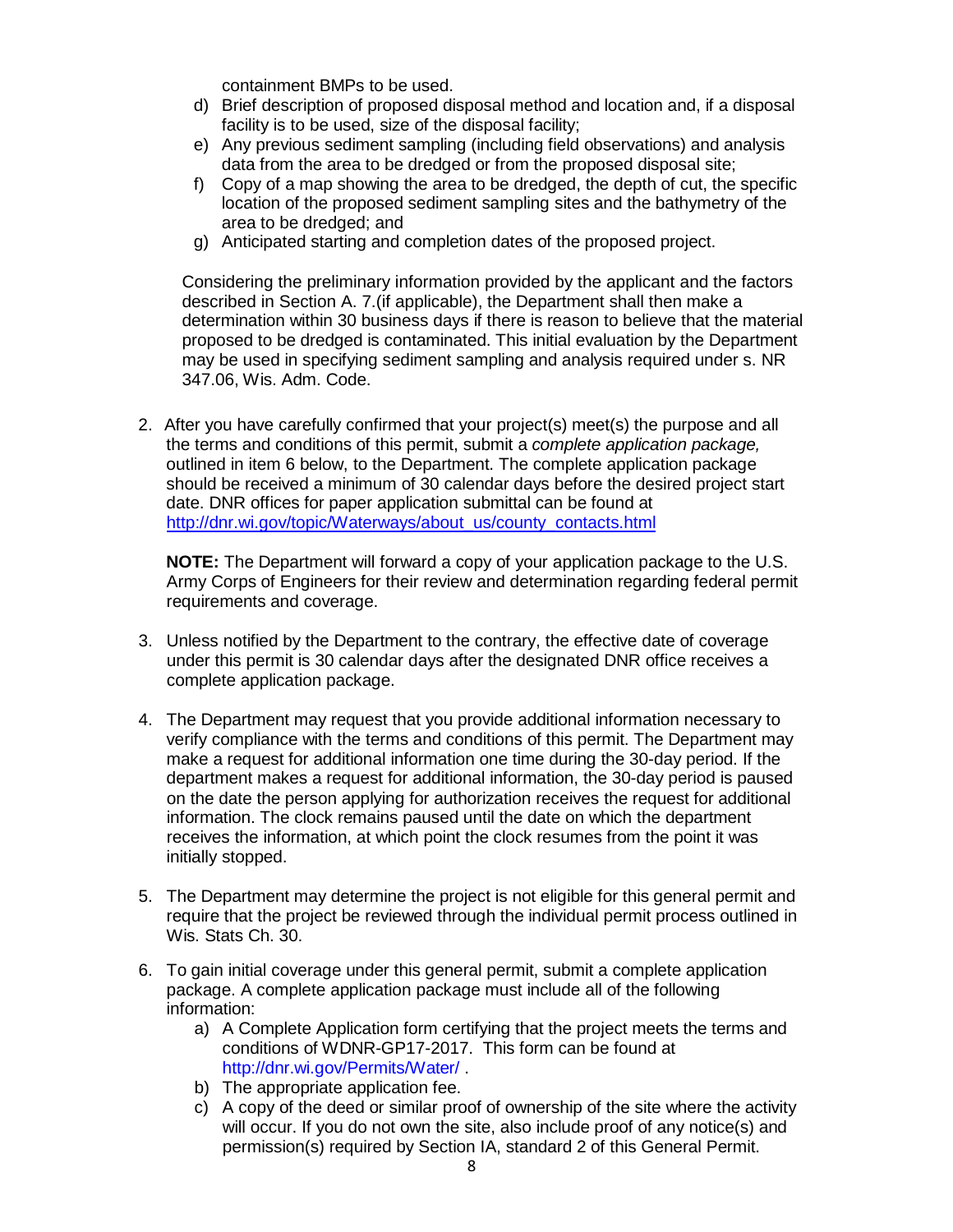- d) A project diagram that shows all of the following:
	- i. Project location relative to the Ordinary High Water Mark (OHWM).
	- ii. The location of erosion control measures to be utilized during the dredging operation and disposal of the material.
- e) A copy of the results from any sediment sampling, required under NR 347, Wisconsin Administrative Code (IF APPLICABLE).
- f) Maps of the project site that show and identify the location of all the following:
	- i. The riparian lines on both sides of the property extending from the OHWM to the line of navigation, and the riparian zone area from the OHWM to the line of navigation.
	- ii. The proposed disposal location.
- g) Photographs that represent existing project site conditions at the disposal site and the site where the dredging will take place.
- h) Documentation showing Endangered Resources (ER) under s. 29.604 will not be impacted. Please note: Documents associated with Endangered Resources are valid one year from the date they are prepared. Options include:
	- i. An ER Preliminary Assessment from the NHI Public Portal. The NHI Public Portal is located here: [http://dnr.wi.gov/topic/ERReview/PublicPortal.html.](http://dnr.wi.gov/topic/ERReview/PublicPortal.html) If the ER Preliminary Assessment from the NHI Public Portal shows that "Further actions are required" then submit one of the following:
	- ii. A DNR ER Review letter. The request form for an ER Review letter is located here: [http://dnr.wi.gov/files/PDF/forms/1700/1700-](http://dnr.wi.gov/files/PDF/forms/1700/1700-047fillable.pdf) [047fillable.pdf](http://dnr.wi.gov/files/PDF/forms/1700/1700-047fillable.pdf)
	- iii. A Certified ER Review letter. The list of Certified Reviewers is available here: <http://dnr.wi.gov/topic/ERReview/Documents/CertifiedReviewers.pdf> .
- 7. If coverage has already been conveyed, any additional dredging events or dredging locations on the riparian property are covered under this general permit. **To ensure coverage for any additional dredging events please provide the Department notification of intent to dredge by providing the following information:**
	- a. Existing General Permit Docket or Identification number verifying existing coverage
	- b. Proposed volume amount
	- c. Proposed dimensional dredging area
	- d. Location of Dredging
	- e. Dredged spoil disposal location

# **SECTION 3 – WDNR-GP17-2017 CERTIFICATION AND RESPONSIBILITIES**

The applicant certifies and agrees to the following:

1. You agree to be the responsible party that supervises and oversees all aspects of the project to ensure compliance with the terms and conditions of WDNR-GP17-2017.

2. Upon submittal of a complete application package to DNR, you have certified that the project will be conducted in compliance with all the terms and conditions of WDNR-GP17-2017.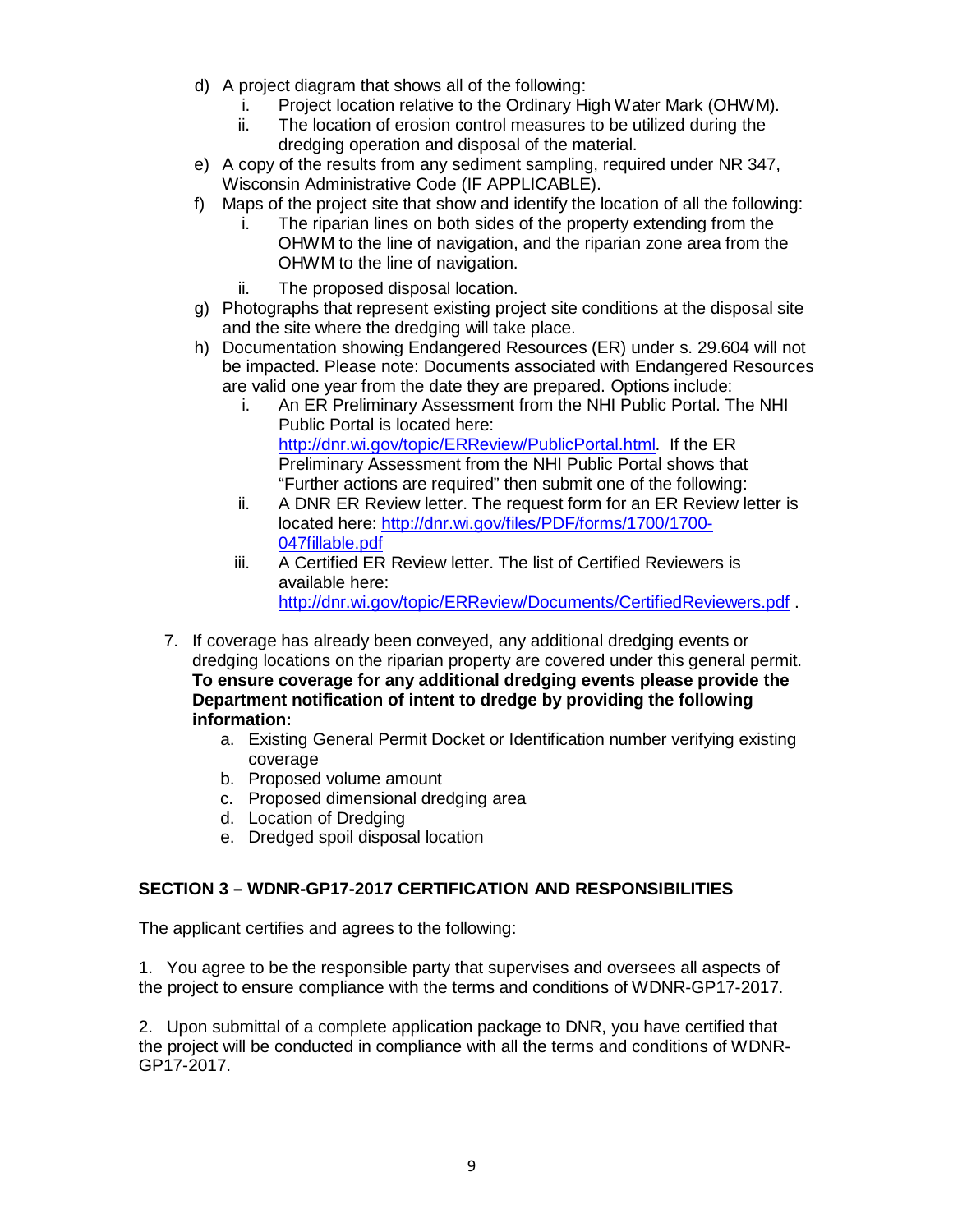## **SECTION 4 – WDNR-GP17-2017 GENERAL PERMIT CONDITIONS**

The applicant agrees to comply with the following conditions:

- 1. **Application**. You must submit a complete application package to the Department as outlined in Section 2 of this general permit. If requested, you must furnish to the Department within a reasonable timeframe any information the Department needs to verify compliance with the terms and conditions of this permit.
- 2. **Certification**. Acceptance of general permit WDNR-GP17-2017 and efforts to begin work on the activities authorized by this general permit signifies that you have certified the project meets all eligibility standards outlined in Section 1 of this permit and that you have read, understood and agreed to follow all terms and conditions of this general permit.
- 3. **Project Plans**. This permit does not authorize any work other than the work that is specifically described in the notification package and plans submitted to the Department and that you certified is in compliance with the terms and conditions of WDNR-GP17-2017.
- 4. **Erosion Control**. To be exempt from the need for a WPDES permit, you must use proper methods for the excavation, loading, hauling, dewatering and disposal of all materials. Sealed trucks must be used to eliminate any spillage onto public roadways. If any spillage does occur it must be cleaned up immediately.
- 5. **Expiration**. This WDNR-GP17-2017 is valid for a period of 5 years from the date of issuance. Any activity that the Department determines is authorized by WDNR-GP17-2017 remains authorized under WDNR-GP17-2017 for a period of 5 years from the date of the Department's determination or until the activity is completed, whichever occurs first, regardless of whether WDNR-GP17-2017 expired before the activity is completed.
- 6. **Other Permit Requirements**. You are responsible for obtaining any other state permits for the dewatering or disposal of the dredged material and any other permits or approvals that may be required for your project by local zoning ordinances and the U.S. Army Corps of Engineers (USACE) before starting your project. To locate the USACE staff responsible for review projects in Wisconsin please visit <http://www.mvp.usace.army.mil/Missions/Regulatory.aspx>
- 7. **Project Start**. You must notify the Department using the information provided on the confirmation of coverage letter you receive before starting any activity and again not more than 5 days after the activity is completed.
- 8. **Permit Posting**. You must post a copy of this permit at a conspicuous location on the project site for at least 5 days prior to the project starting, and the copy must remain posted on the project site at least five days after the project is complete. You must also have a copy of the permit and approved plan available at the project site at all times until the project is complete.
- 9. **Permit Compliance**. The Department may revoke coverage of this permit if dredging is not carried out in compliance with the terms and conditions of this permit. Any act of noncompliance with this permit constitutes a permit violation and is grounds for enforcement action. Additionally, if any conditions of this permit are found to be invalid or unenforceable, authorization for all activities to which that condition applies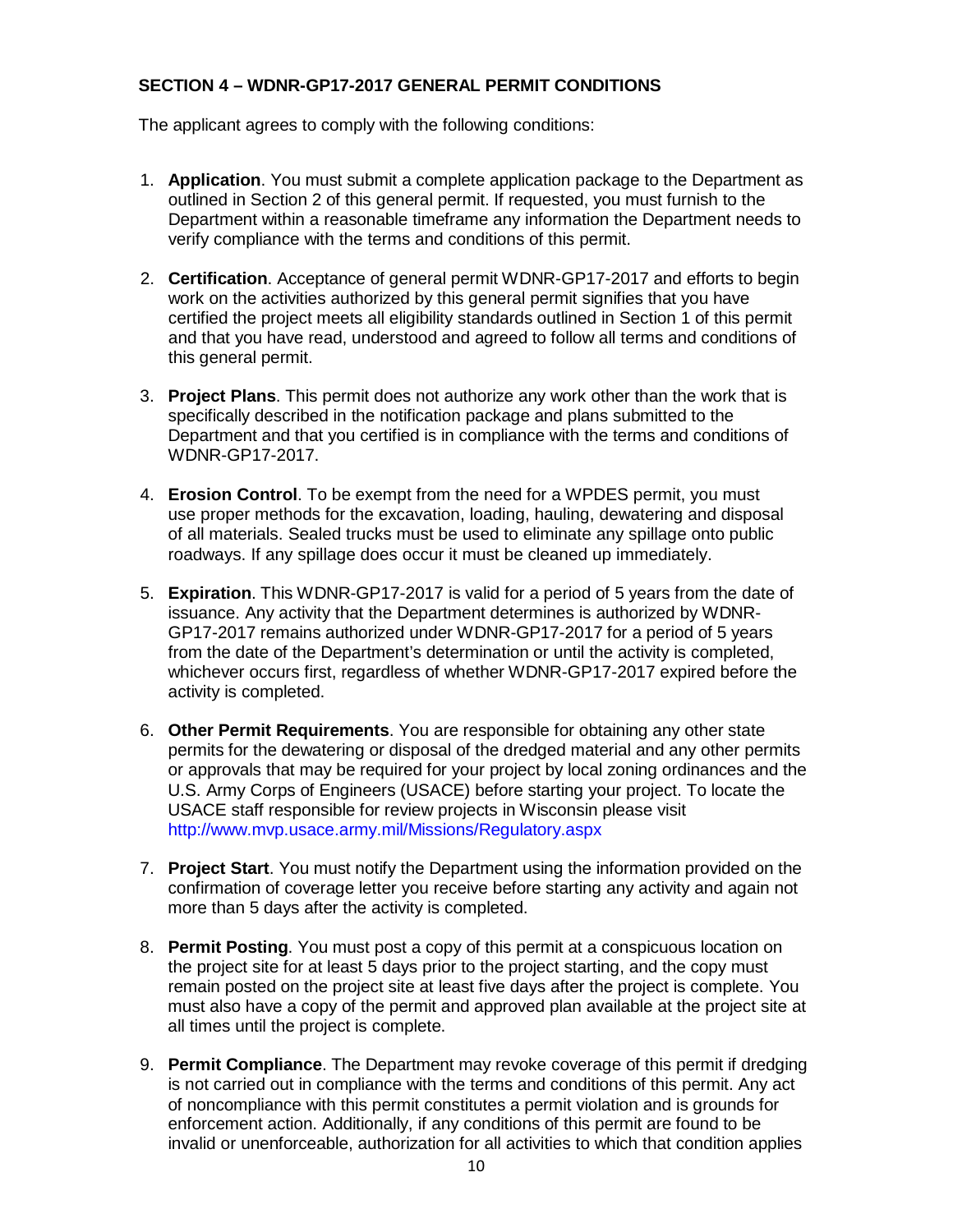is denied.

- 10. **Project Completion**. *Within one week* of project completion you must submit to the Department a statement certifying that the project is in compliance with all the terms and conditions of this permit and photographs of the work authorized by this permit.
- 11. **Site Access**. Upon reasonable notice, you must allow access to the site to any Department employee who is investigating the project's construction, operation, maintenance or compliance with the terms and conditions of WDNR-GP17-2017 and applicable laws.
- 12. **Invasive Species**. To stop the spread of invasive species and viruses from one navigable waterway to another navigable waterway, all equipment or portions of equipment used for constructing, operating, or maintaining the project, including tracked vehicles, barges, boats, silt or turbidity curtains, hoses, sheet piles, and pumps, must be decontaminated for invasive species and viruses before and after use **or** prior to use within another navigable waterway. Follow the most recent Department approved washing and disinfection protocols and Department approved best management practices to avoid the spread of invasive species as outlined in Wis. Adm. Code Ch. NR 40. These protocols and practices can be found on the Department website at<http://dnr.wi.gov/topic/Invasives/bmp.html> Keyword: "equipment operator" or "invasive bmp" and at <http://dnr.wi.gov/topic/Invasives/documents/EquipOper.pdf>
- 13. **Federal and State Threatened and Endangered Species**. WDNR-GP17-2017 does not affect the DNR's responsibility to insure that all authorizations comply with Wisconsin's Endangered Species Law (s. 29.604 Wis. Stats) and Section 7 of the Federal Endangered Species Act. No DNR authorization under this permit will be granted for projects found not to comply with these laws/Acts. In order to be in compliance, documentation is required showing **Endangered Resources (ER)** concerns have been addressed. Please note: Documents associated with Endangered Resources are valid one year from the date they are prepared. Documentation options include:
	- i. An [ER Review Verification Form](http://dnr.wi.gov/files/PDF/forms/1700/1700-079.pdf) showing that the project is covered by the [Broad Incidental Take Permit for no/low impact activities](http://dnr.wi.gov/topic/ERReview/ITNoLowImpact.html) and therefore does not require a review.
	- ii. An ER Preliminary Assessment from the NHI Public Portal stating the no further actions are necessary or further actions are recommended. The NHI Public Portal is located here: [http://dnr.wi.gov/topic/ERReview/PublicPortal.html.](http://dnr.wi.gov/topic/ERReview/PublicPortal.html)
	- iii. If the ER Preliminary Assessment from the NHI Public Portal shows that "Further actions are required" then submit one of the following:
		- a. A DNR ER Review letter. The request form for an ER Review letter is located here:

[http://dnr.wi.gov/files/PDF/forms/1700/1700-047fillable.pdf.](http://dnr.wi.gov/files/PDF/forms/1700/1700-047fillable.pdf)

- b. A Certified ER Review letter. The list of Certified Reviewers is available here: [http://dnr.wi.gov/topic/ERReview/Documents/CertifiedReview](http://dnr.wi.gov/topic/ERReview/Documents/CertifiedReviewers.pdf) [ers.pdf.](http://dnr.wi.gov/topic/ERReview/Documents/CertifiedReviewers.pdf)
- 14. **Historic Properties and Cultural Resources**. WDNR-GP17-2017 does not affect the DNR's responsibility to ensure that all authorizations comply with Section 106 of the National Historic Preservation Act and Wis. Stats. s. 44.40. No Department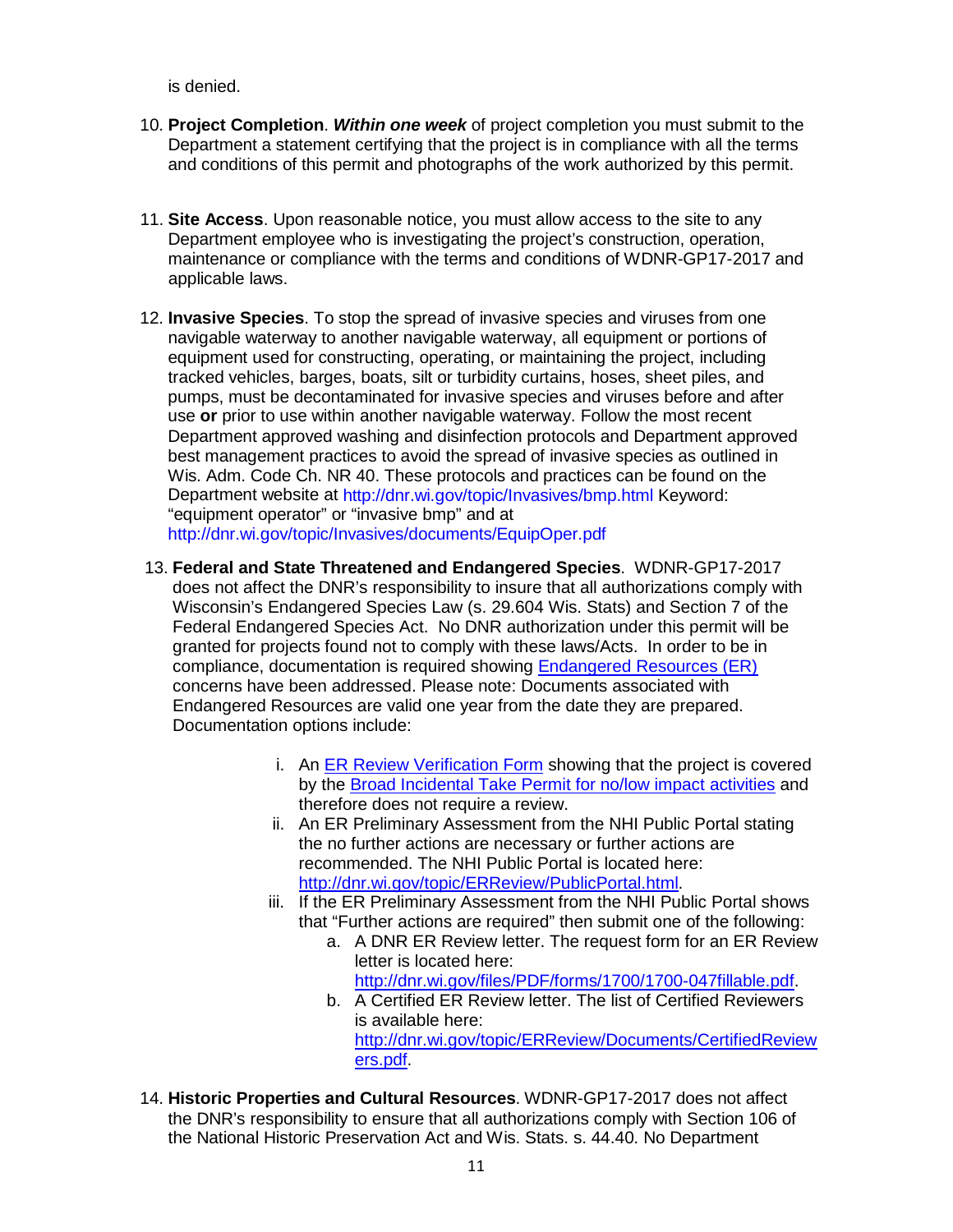authorization under this permit will be granted for projects found not to comply with these laws. The project must avoid impacts to archaeological sites or historic structures and is subject to Departmental and Wisconsin Historical Society review and approval before authorization under this general permit is valid. Information on the location and existence of historic resources can be obtained from the State Historic Preservation Office and the National Register of Historic Places. If cultural, archaeological, or historical resources are unearthed *during* activities authorized under this permit, work must be stopped immediately and the State Historic Preservation Officer must be contacted for further instruction.

- 15. **Preventive Measures**. Measures must be adopted to prevent potential pollutants from entering a wetland or water body. Construction materials and debris, including fuels, oil, and other liquid substances, may not be stored in the construction work area in a manner that would allow them to enter a wetland or water body as a result of spillage, natural runoff, or flooding. In addition, biodegradable hydraulic fluid should be used in equipment that is operated below the Ordinary High Water Mark. If a spill of any potential pollutant should occur, it is the responsibility of the permittee to remove such material, minimize any contamination resulting from this spill, and immediately notify the State Duty Officer at **1-800-943-0003**.
- 16. **Property Rights**. This permit does not convey any property rights or interests of any sort or any exclusive privilege. The permit does not authorize any injury or damage to private property, any invasion of personal rights, or any infringement of federal, state or local laws or regulations.
- 17. **Limits of State Liability**. In authorizing work, the State Government does not assume any liability, including for any of the following:
	- a) Damages to the permitted project or uses thereof as a result of other permitted or unpermitted activities or from natural causes.
	- b) Damages to the permitted project or uses thereof as a result of current or future activities undertaken by or on behalf of the State in the public interest.
	- c) Damages to persons, property, or to other permitted or unpermitted activities or structures caused by the activity authorized by this permit.
	- d) Design or construction deficiencies associated with the permitted work.
	- e) Damage claims associated with any future modification, suspension, or revocation of this WDNR-GP17-2017.
- 18. **Enforcement.** The Department may enforce violations of the terms and conditions of WDNR-GP17-2017 under the provisions of ss. 30.292 and 30.298, Wis. Stats.
- 19. **Rescission.** This office has the ability to rescind coverage under this general permit if information provided by the applicant in support of the permit application proves to have been false, incomplete, or inaccurate.

### **SECTION 5 – WDNR-GP17-2017 FINDINGS OF FACT**

- 1. The Department has determined that the project site and project plans meet the standards in WDNR-GP17-2017 to qualify for this General Permit.
- 2. The dredging will not materially interfere with navigation, cause environmental pollution as defined in Wis. Stats. s. 299.01(4), or result in significant cumulative adverse environmental impacts, injury or significant adverse impacts to the public rights and interests in the waterway, material injury to the rights or riparian rights of any riparian owner, or adverse impacts to the riparian property rights of adjacent riparian owners, pursuant to Wis. Stats. s. 30.206(1)(ag) and (3r)(a)2.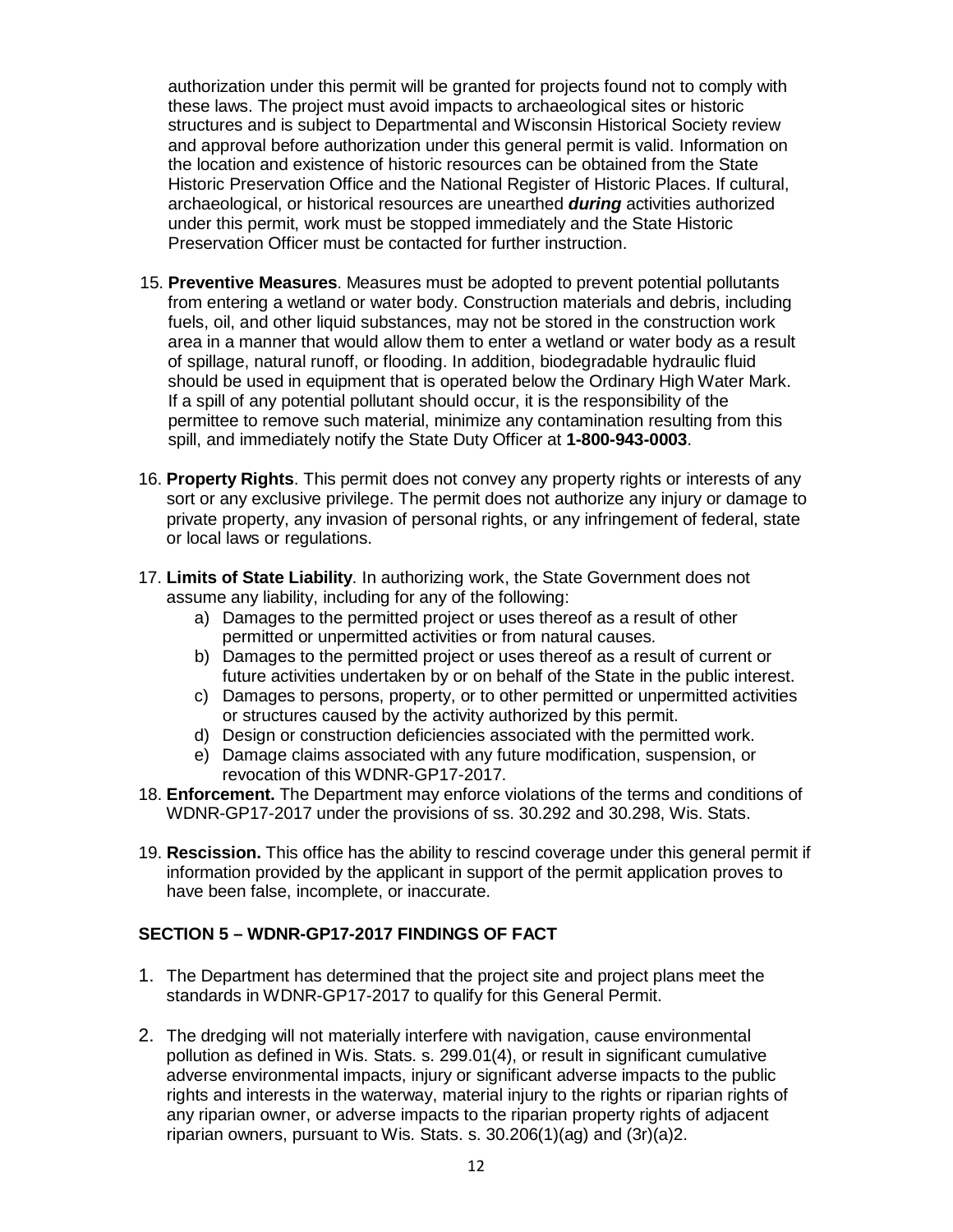3. The Department and the applicant have completed all procedural requirements, and the project as permitted will comply with all applicable requirements of WDNR-GP17-2017 and Wis. Admin. Code chapters NR 102, 103, 150, 299, and 310.

## **SECTION 6 – WDNR-GP17-2017 CONCLUSIONS OF LAW**

- 1. The Department has authority under Wis. Stats. Ch. 30 to issue a permit for the completion of this project.
- 2. The Department has complied with Wis. Stats. s. 1.11.

## **SECTION 7 – WDNR-GP17-2017 DEFINITION OF TERMS**

You accept the following definitions for use with this general permit:

- 1. "Area of special natural resource interest" has the meaning in Wis. Stats. s. 30.01 (1am).
- 2. "De minimus" has the meaning in Wis. Admin. Code 345.03(2) and means the dredging of less than 2 cubic yards in a calendar year from a specific waterbody or disturbance of bottom material during the manual removal of aquatic plants that meet the requirements of s. [NR 109.06](https://docs.legis.wisconsin.gov/document/administrativecode/NR%20109.06(2)) (2). **Note:** Where the bed material is privately owned, the permission of the property owner is required.
- 3. "Department" means the Department of Natural Resources.
- 4. "Dredged material" means any material removed below the Ordinary High Water Mark (OHWM) or from the bed of a navigable waterway by dredging. The bed of a navigable waterway extends landward to the OHWM.
- 5. "Dredging" means any part of the process of the removal or disturbance of material from below the OHWM or from the bed of a navigable waterway, transport of the material to a disposal, re-handling or treatment facility; treatment of the material; discharge of carriage or interstitial water; and disposal of the material. For the purpose of Ch. 30, Stats., dredging does not include "de minimus" activities.
- 6. "Final stabilization" means that all land disturbing construction activities at the site have been completed and that a uniform perennial vegetative cover has been established with a density of at least 70% of the cover for the unpaved areas and areas not covered by permanent structures or that employ equivalent permanent stabilization measures.
- 7. "Great Lakes water body" has the meaning given in Wis. Stats. s. 30.01(2m) and means Lake Superior or Lake Michigan and includes any bay or harbor that is part of Lake Superior or Lake Michigan.
- 8. "Hazardous substance" has the meaning given in Wis. Stats. s. 292.01(5) and means any substance or combination of substances including any waste of a solid, semisolid, liquid or gaseous form which may cause or significantly contribute to an increase in mortality or an increase in serious irreversible or incapacitating reversible illness or which may pose a substantial present or potential hazard to human health